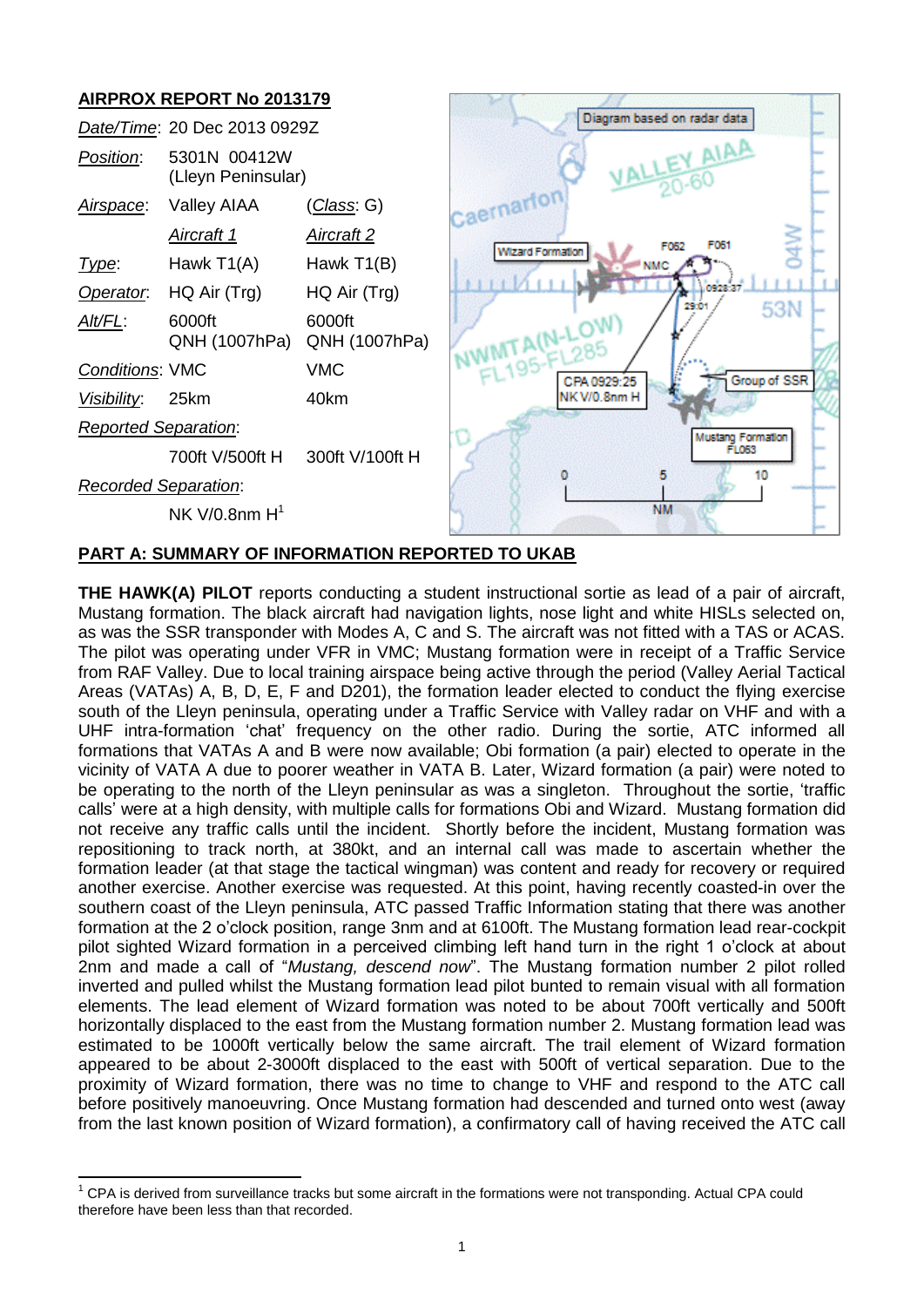and having been visual with the [other] formation was made, and an update on their position requested. The exercise was curtailed and Mustang formation recovered to base.

He assessed the risk of collision as 'Medium'.

**THE HAWK(B) PILOT** reports conducting a staff training sortie as number 2 of a formation pair, Wizard formation, in the North Wales MTA<sup>2</sup>. His black aircraft had navigation lights, nose light and red HISLs selected on as per close-formation SOPs. The SSR transponder was selected to standby; the aircraft was not fitted with a TAS or ACAS. The pilot was operating under VFR in VMC. Wizard formation was in receipt of a Traffic Service from RAF Valley on VHF and were using a UHF intraformation 'chat' frequency on the other radio. On formation check in, Wizard formation lead could not hear the number 2 on VHF, but ATC could. This intermittent communication between the formation on VHF continued throughout the sortie; however, both aircraft captains were able to receive calls from Valley RAD and other aircraft on frequency and had 'good 2 way comms' on their UHF intraformation frequency. On initial check in, Valley RAD passed that a single Hawk aircraft was being operated south of the Lleyn (its captain had called on VHF to say they were remaining south of the Lleyn) and that all VATAs were hot<sup>3</sup>. A later traffic call stated that 'Obi formation' was operating on the VATA A/GH Corridor boundary. After conducting manoeuvring, Wizard formation was visual with Obi formation and de-conflicted from them by heading east, with Obi formation going to operate in VATA A which had just become cold. (VATA B was also now available although unfit due to weather). Once eastbound, the Wizard formation number 2 rear-cockpit passenger visually picked up 2 aircraft, "*Right, 2 o'clock, 5nm*" with ATC approximately 10sec later calling "*Pop-up Traffic, South East, 5 nm, no height*". Wizard formation lead, seeing the pop-up traffic in a left hand turn through west, turned Wizard formation north to de-conflict. During the next exercise, heading 260° at 320kt, the Wizard formation number 2 rear-cockpit passenger visually identified 2 aircraft at close range on the nose. He called "*break away*" to the handling pilot. The handling pilot asked for a direction to break to (having not seen the conflict). The passenger then shouted "*Break up*" at the same time as the handling pilot gained visual with 2 Hawks, less than 1nm on the nose. The pilot pulled up using maximum performance to get away from the 2 opposite direction Hawks. At the same time, Valley RAD called "*Wizard, traffic, 12 o'clock, 1nm*". The separation was judged to be approximately 100ft to the left and 300ft below Wizard formation number 2. Wizard formation terminated the sortie and returned to RAF Valley without further incident.

He assessed the risk of collision as 'High'.

**THE VALLEY RAD CONTROLLER** reports controlling 4 speaking units, including 3 formation pairs. Mustang and Wizard formations were general handling approximately 10-20nm south of Valley, in the GH corridor and in the vicinity of VATA D, between 5-25000ft amsl. Traffic Information had been passed to both formations on various occasions before the occurrence; no acknowledgement of the traffic calls had been received. At approximately 0930, RAD passed Traffic Information to Mustang formation relating to Wizard formation, who at that point were approximately 4nm to the north east with no height information displayed. Height information then appeared on Mode C and indicated both formations were at a similar level, which was immediately passed to Mustang formation. RAD waited approximately five seconds for an acknowledgement from Mustang formation, to avoid dual transmission, before calling the traffic to Wizard formation, at which point the traffic was approximately one mile apart and indicating similar height. Mustang formation reported visual with Wizard formation and had been 'working an internal frequency'. RAD asked for clarification as to whether the two formations were deconflicted using an intra-formation frequency. Mustang formation then asked for an updated location of Wizard formation, who in turn requested an update of traffic within five miles. When the incident occurred, Wizard formation reported that Mustang formation was "uncomfortably close".

He perceived the severity of the incident as 'Medium'.

 $\overline{\phantom{a}}$ 

**Military Training Area.** 

<sup>3</sup> Were occupied.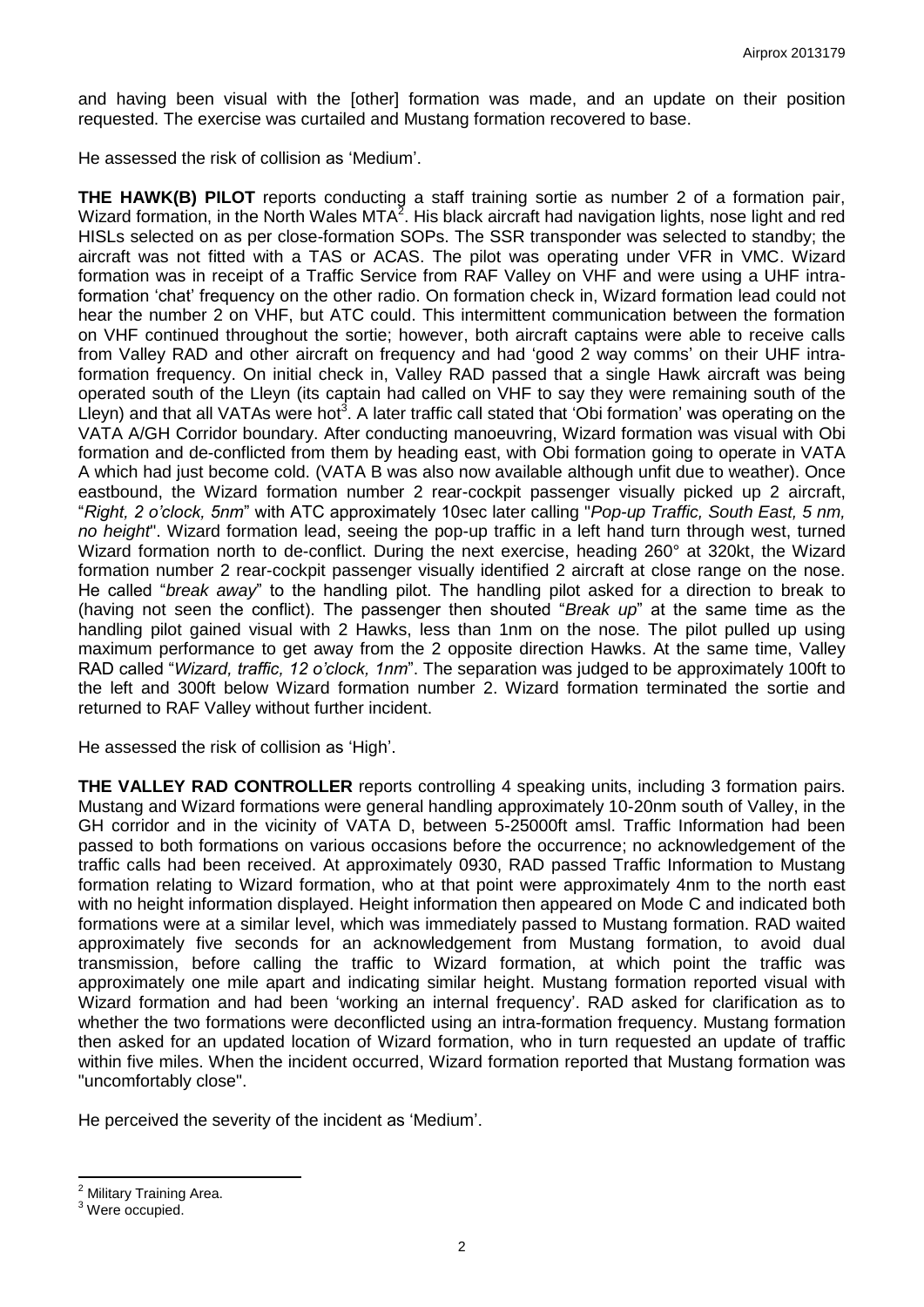**THE VALLEY SUPERVISOR** reports the occurrence happened during a wave of 14 aircraft operating from Valley. He, along with the Approach Controller and another Radar qualified controller, was monitoring the Radar Controller's task as it was becoming apparent that 3 formations from the same Sqn were intending to operate within an approximate 10nm radius of one another. All aircraft involved were operating on the same ATC frequency. Prior to the incident, the Radar Controller broadcast that VATA A was also available for use. As the formations turned towards one another, the Radar Controller passed traffic information to Mustang formation and then to Wizard formation, although no acknowledgement was received. Due to the manoeuvring of the formations, Mode C information was not always displayed, however the Radar Controller updated height information as soon as available. At their closest, the formations appeared to be within approximately 1nm with Mode C indicating similar levels. Wizard formation reported seeing the other aircraft, and that they had been working on an internal frequency. As stated in the Radar Controller's narrative, Wizard formation also reported that the other aircraft had been 'uncomfortably close'. The Duty Pilot was advised of the occurrence and after landing, the Sqn involved advised ATC that they were planning to submit an Airprox regarding the incident. The SUP de-briefed the Radar Controller involved and he also believed that a hazardous incident had occurred.

## **Factual Background**

The weather at RAF Valley was recorded as follows:

EGOV 200850Z 23022KT 9999 FEW020 BKN140 09/04 Q1013 BLU BECMG 20030G40KT SCT020 WHT EGOV 200950Z 23023KT 9999 FEW027 BKN250 09/04 Q1013 BLU BECMG 20030G45KT SCT020 WHT

#### **Analysis and Investigation**

#### **Military ATM**

The incident occurred at 0929 on 20 Dec 13, to the south of RAF Valley, involving two pairs of Hawk T1 aircraft (Hawk Mustang & Wizard formations) under a Traffic Service from RAF Valley Radar. Hawk Mustang formation were conducting a formation sortie in the North Wales Military Training Area and Hawk Wizard formation were on a tracking exercise in the same area; both formations were general handling between 5000ft and 25000ft amsl.

All heights/altitudes quoted are based upon SSR Mode C from the radar replay unless otherwise stated. The radar replay used for investigation was not the display available to the controllers.

Both crews report handling in VMC, above cloud height of 4000ft, with visibility estimated between 15km and 40km. The Valley Flying Order Book has procedures to avoid airspace congestion but on the day, poor weather limited airspace and five of the six VATAs, plus D201 Aberporth Range, were active. Following a prolonged period of poor weather, a busy and productive flying day had been planned. Both formations were on the same VHF frequency used by Valley Radar to provide an ATS.

The Valley RAD was providing a service to four speaking units, including three pairs formations; the task difficulty was described as 'medium' and the workload was described as 'high'. The SUP had agreed with the traffic assessment and when it was clear that three formations were operating within proximity of one another, additional controller support was provided to the RAD and the SUP monitored and witnessed the incident.

At 0927:41, the RAD called Traffic Information to Hawk Mustang formation, "*Mustang*, *traffic southeast five miles tracking er north, indicating no height information*". Figure 1 depicts the geometry of the traffic; the radar replay displays Mode C height information but the SUP confirmed that due to the high energy manoeuvres, the Mode C was not always painting on the Valley radar and height information was passed when showing on screen. The RAD updated the information to confirm that the traffic was no longer a factor.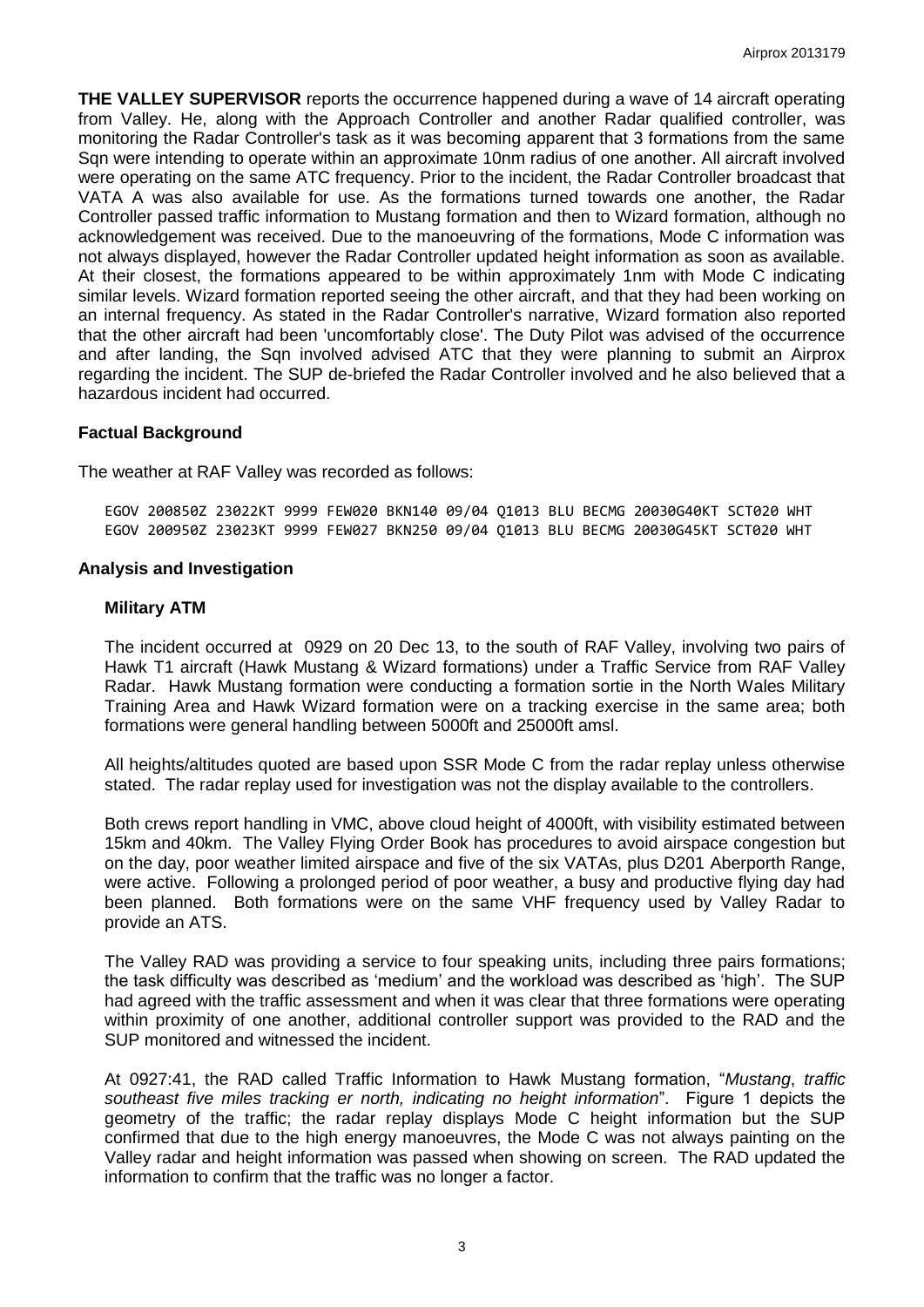

Figure 1: Aircraft geometry at 0927:41 (Mustang formation 3724; Obi formation 3722; Wizard formation 3721)

At 0928:54, Traffic Information was passed to Wizard formation, "*Wizard, traffic northeast three miles, pair manoeuvring, tracking west, no height information*". Figure 2 depicts the geometry and confirms that the traffic was in fact heading east and not west.



Figure 2: Aircraft geometry at 0928:54

An update was provided at 0929:03 to provide height information; at this point the formations indicated the same height on radar replay with 3.7nm horizontal separation, see Figure 3. Neither Traffic Information calls were acknowledged by Wizard formation. The controller delayed his transmission to Mustang formation because he waited for an answer to avoid dual transmissions.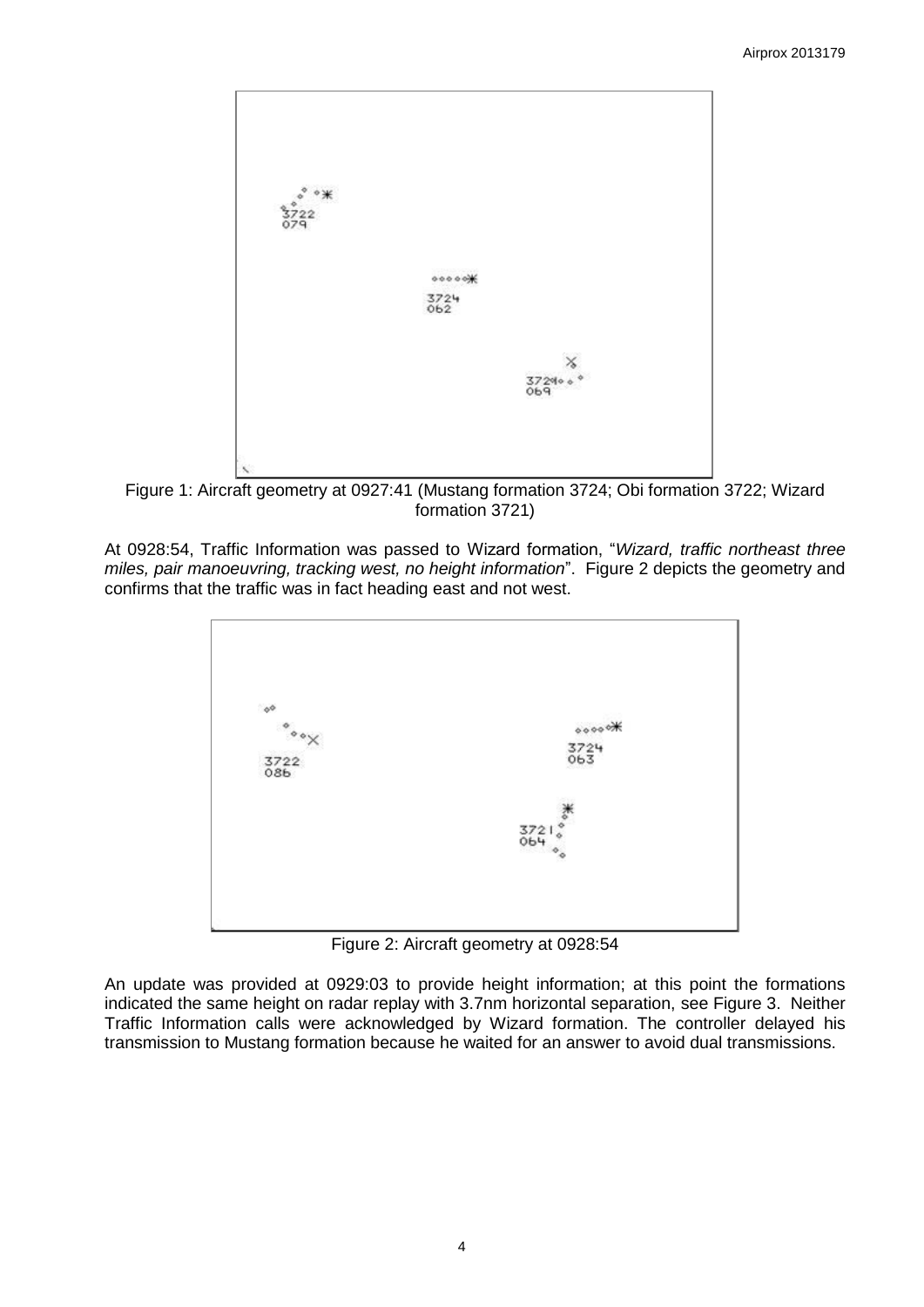

Figure 3: Aircraft geometry at 0929:03

At 0929:13, Mustang formation turned to the south, taking their track towards the other formation (see Figure 4), prompting Traffic Information, "*Mustang*, *traffic south west, 1 mile tracking er north indicating er altitude 6300 feet*". Mustang formation did not respond to the RAD.



Figure 4: Aircraft geometry at 0929:13

The CPA from radar replay occurred at 0929:25 with 0.8nm horizontal separation, which did not capture the exact Mode C of Wizard formation; the crews of Mustang formation put the separation at 100ft horizontal and 300ft vertical. At 0929:31, Wizard formation responded to earlier Traffic Information with, "*Wizard, copied. We er saw that traffic, we were talking on internal frequency*". A further update was requested by the Wizard formation and after confirmation that the other formation had got 'uncomfortably close' the Wizard formation requested information on all aircraft within a 5nm radius.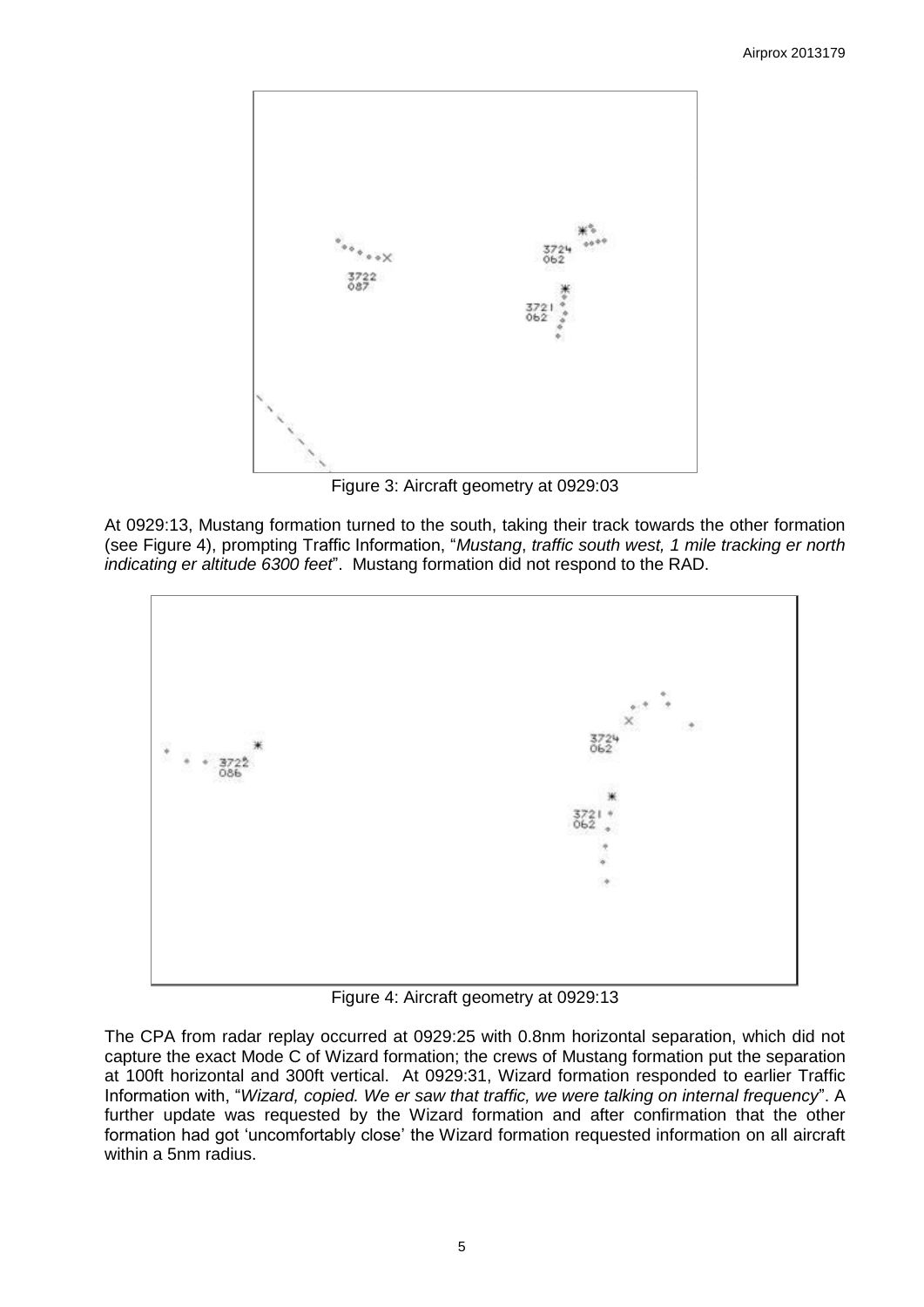BM SPA recognises that this was a busy controlling period for the RAD and commends his Traffic Information calls, and the SUP for providing support. The Traffic Information was mostly accurate considering that height information was not always displayed, although increased accuracy would have helped the crews acquire conflicting aircraft and/or assist in their navigation.

The crews were also in a high workload situation and despite late sightings, avoiding action was implemented to provide separation. One crew had radio issues (intermittent communications and change of frequencies between UHF and VHF) and placed internal communication and coordinated avoiding action above immediate ATC acknowledgement. Due to the high density of traffic there were multiple traffic information calls to deal with as well as the internal chat frequency. The multiple calls, high workload, traffic density and radio issues all add context to the lack of situational awareness that allowed the aircrew to manoeuvre towards each other.

A thorough and wide-reaching unit investigation examined the incident and produced a number of recommendations. Many equipment-related observations were made that covered areas such as the Hawk GPS, radios and the lack of TCAS/TAS. It was recommended that the Flying Order Book should contain guidance as to when a single frequency should be monitored for deconfliction purposes. The organisation of airspace management at Valley was reviewed resulting in improved utilisation, coordination and communication of airspace usage. Work is ongoing to make safer use of the VATAs.

The unit investigation also recommended that the RAD at Valley should be provided a Flight Operations Assistant during busy times and ATC have implemented this recommendation as far as operations and manning will allow. A further recommendation was that ATC should consider using callsign coding for aircraft operating in the General-Handling area to improve aircrew situational awareness. RAF Valley ATM use code callsign conversion whenever workload or the situation allows. The CAP413, Section 5.20, directs passing the type of aircraft, if relevant but does not mention the use of callsigns to aid situational awareness. Furthermore, Valley ATC are considering the re-configuration of the Approach Room to provide a dedicated control position to control General-Handling aircraft. The Safety Assessment is ongoing.

## **UKAB Secretariat**

All the pilots shared an equal responsibility for collision avoidance<sup>4</sup>, a responsibility which was met by a combination of Traffic Information and visual acquisition, albeit at a late stage. The pilots of aircraft approaching head-on are required to turn to the right<sup>5</sup>, although it is acknowledged that in a highly dynamic encounter such as this an equally appropriate course of action is to manoeuvre into 'clear airspace', including in the vertical. It should be noted that the CPA is derived from squawking aircraft, in this case the formation leaders, and that the formation number 2 aircraft were not squawking. Therefore, the formation aircraft may have had less separation than was apparent from radar, as was reported.

#### **Comments**

#### **HQ Air Command**

This incident prompted an investigation on the unit concerned, which has returned a number of recommendations. It is clear from the report that all of the pilots were forced into the same operating area by the weather and some were battling radio issues. The airspace around Valley has been divided to mitigate the problems of compressing multiple formations conducting dynamic manoeuvring into the same area, but on this occasion that barrier was ineffective. The controllers did their best to provide accurate TI and ultimately it was a combination of this and crew lookout that prevented a more serious outcome. It is pleasing to note that all formations were operating VFR in VMC and had selected a Traffic Service to aid their situational awareness.

 $\overline{\phantom{a}}$ <sup>4</sup> Rules of the Air 2007 (as amended), Rule 8 (Avoiding aerial collisions), as reflected in the Military Flying Regulations. <sup>5</sup> ibid., Rule 10 (Approaching head-on).